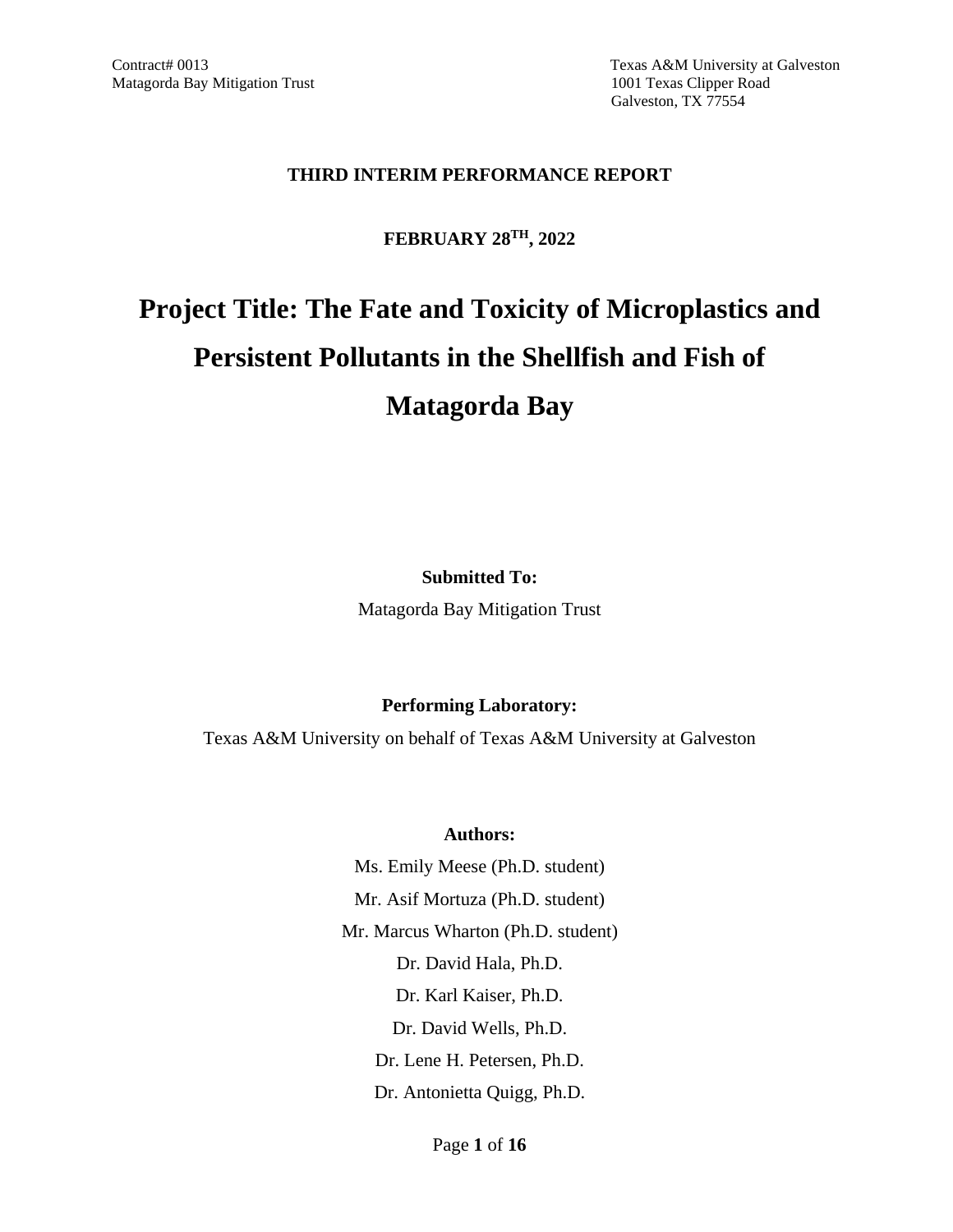# The Fate and Toxicity of Microplastics and Persistent Pollutants in the Shellfish and Fish of Matagorda Bay

**Personnel Principal Investigator(s):** Drs. David Hala, Karl Kaiser, David Wells, Lene H. Petersen, Antonietta Quigg **Consulting MBMT Project Coordinator:** Mr. Steven J. Raabe **Location(s):** Texas A&M University at Galveston **Project Duration:** 01 June 2021 – 31 August 2024

**Objectives:**

**Objective 1: Quantify the extent of microplastics pollution in the surface waters and biota of Matagorda Bay.**

**Objective 2: Measure levels of persistent pollutants in surface waters, adsorbed to microplastics, and bioaccumulated in the biota of Matagorda Bay.**

**Objective 3: Study the toxicity of microplastics and adsorbed pollutants using embryolarval life stages of sheepshead minnow.**

**Objective 4: Public educational outreach to local high school students on the science of ecosystem health monitoring.**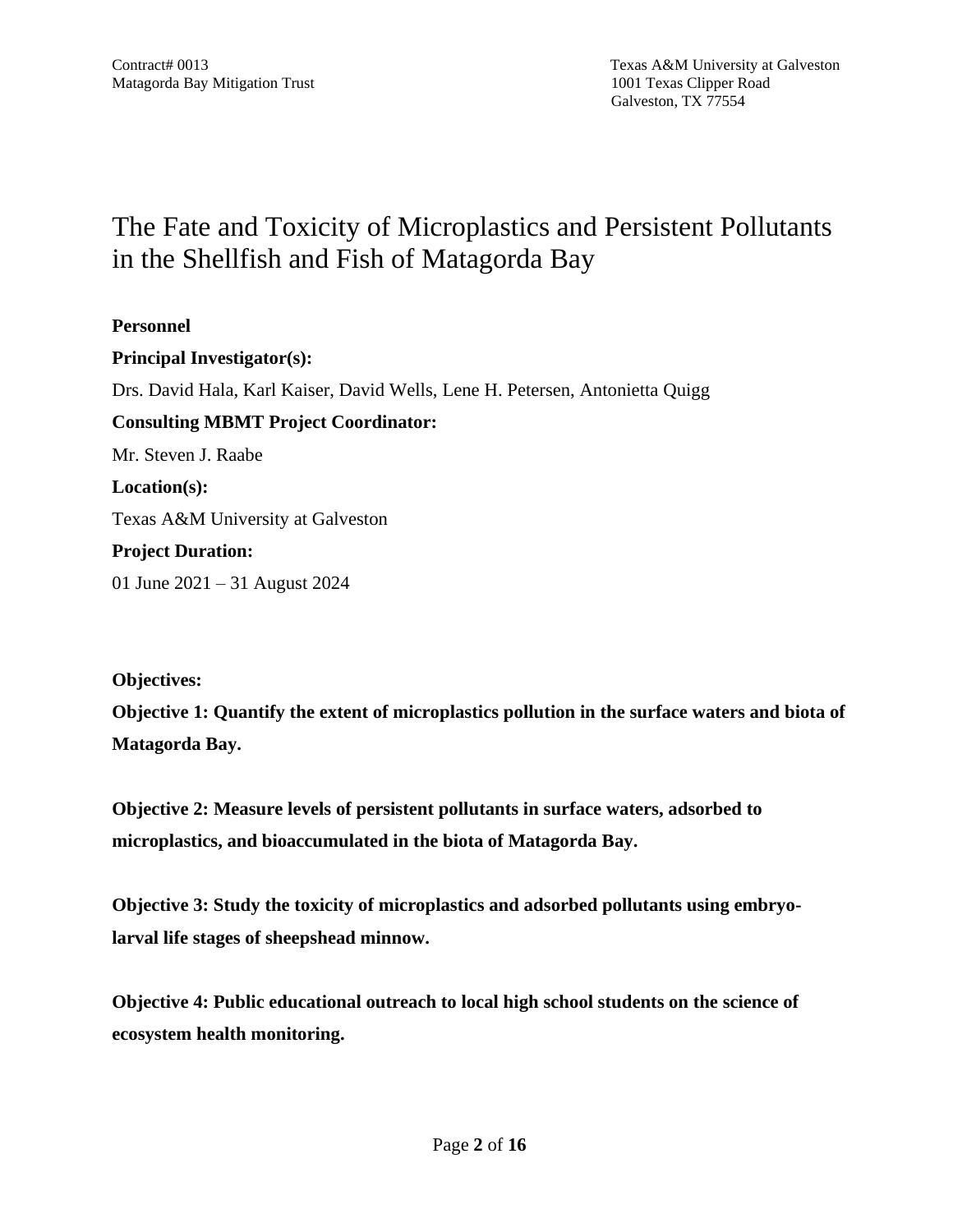Contract# 0013 Texas A&M University at Galveston Galveston, TX 77554

#### **1. INTRODUCTION**

#### **1.1 Background**

The pollution of the Matagorda Bay system by microplastics particles released from the Formosa Plastics Corporation (as recorded from 2016-2018) has caused concern for the widespread exposure of resident biota (shellfish and fish) (Conkle, 2018; Wilson, 2018). Microplastics (i.e., particles <5 mm in diameter) can also act as important carriers of pollutants in the marine environment. The ingestion of such tainted plastic particles by aquatic organisms can lead to the increased exposure and body-burdens (or bioaccumulation) of persistent organic pollutants (Hirai et al., 2011; Hüffer and Hofmann, 2016), and contribute to the toxicity of the ingested particles (Vázquez and Rahman, 2021).

This project is studying the extent of microplastics and persistent pollutant exposure of resident biota (shellfish and fish) sampled from Matagorda Bay, and also assessing any likely toxicity effects due to exposure. The *new knowledge* gained from the successful completion of this project will contribute to an understanding of the long-term fate and toxicity of microplastics (and adsorbed pollutants) in the Matagorda Bay system.

In this third quarterly interim report (December  $1<sup>st</sup>$ , 2021 – February 28<sup>th</sup>, 2022) we provide a list of key updates as accomplished to date.

#### **2. Key Updates**

As of the period encompassing the third interim report (December  $1<sup>st</sup>$ , 2021 – February 28<sup>th</sup>, 2022), the key achievements associated with each stated objective are detailed below.

### *Objective 1: Quantify the extent of microplastics pollution in the surface waters and biota of Matagorda Bay.*

• The collection of biota (oysters, fish) and water samples from Matagorda Bay has continued. As of current evaluation, the numbers of organisms sampled from Matagorda Bay are listed in **Table 1**.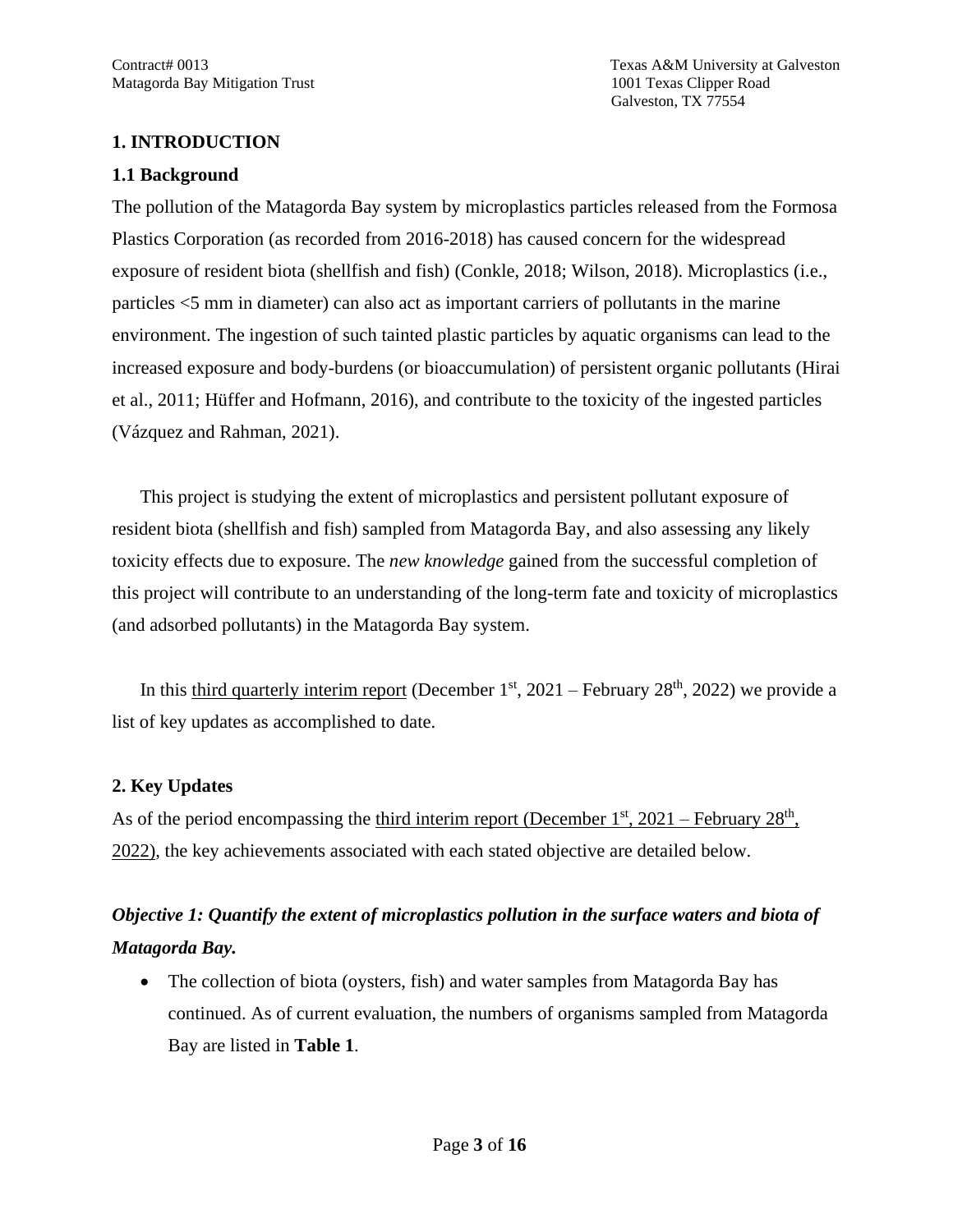| <b>Common Name</b>    | <b>Scientific Name</b>  | <b>Numbers Sampled</b> |
|-----------------------|-------------------------|------------------------|
| Gulf menhaden         | Brevoortia patronus     | 44                     |
| Red drum              | Sciaenops ocellatus     | 7                      |
| <b>Black</b> drum     | Pogonias cromis         | 9                      |
| Hardhead catfish      | Ariopsis felis          | 77                     |
| Flathead grey mullet  | Mugil cephalus          | 78                     |
| Gafftopsail catfish   | Bagre marinus           | 5                      |
| Bluefish              | Pomatomus saltatrix     | 3                      |
| Atlantic croaker      | Micropogonias undulatus | 16                     |
| Spot                  | Leiostomus xanthurus    |                        |
| Lady fish             | Elops saurus            | 8                      |
| Spotted seatrout      | Cynoscion nebulosus     | 7                      |
| Pinfish               | Lagodon rhomboides      | 6                      |
| Southern kingfish     | Menticirrhus americanus | 2                      |
| Atlantic spadefish    | Chaetodipterus faber    |                        |
| American gizzard shad | Dorosoma cepedianum     | 11                     |
| Crevalle jack         | Caranx hippos           | $\overline{2}$         |
| <b>Eastern Oyster</b> | Crassostrea virginica   | 20                     |
|                       | Total biota sampled =   | 297                    |

**Table 1.** Summary of the total numbers of fish (muscle, liver, and digestive tract) and oysters (gill and mantle) sampled from Matagorda Bay (May – December 2021).

- The GCMS-pyrolysis method being developed to detect microplastics in the surface waters and biota of Matagorda Bay was recently updated to include phthalate plasticizers, which are commonly used as additives in plastics, and therefore can co-occur with microplastics in the environment and exposed biota. Furthermore, phthalates and have well characterized toxicities (NRC, 2008). The phthalates included were: bis(2-ethylhexyl) phthalate (DEHP), mono(2-ethylhexyl) phthalate (MEHP), benzyl butyl phthalate (BBP), dicyclohexyl phthalate (DCHP), and dibutyl phthalate (DBP). These phthalates were chosen for inclusion in the GCMS-pyrolysis method as they are shortlisted in the Environmental Protection Agencies (EPAs) high-priority chemical contaminants of interest list (EPA, 2020).
- Furthermore, the measurement of these phthalates (if detected) in biota samples from Matagorda Bay will provide an avenue for wildlife and human risk assessment. For example, phthalate body-burdens in biota can be compared against known toxicological effect concentrations, and human exposure can be calculated given knowledge of an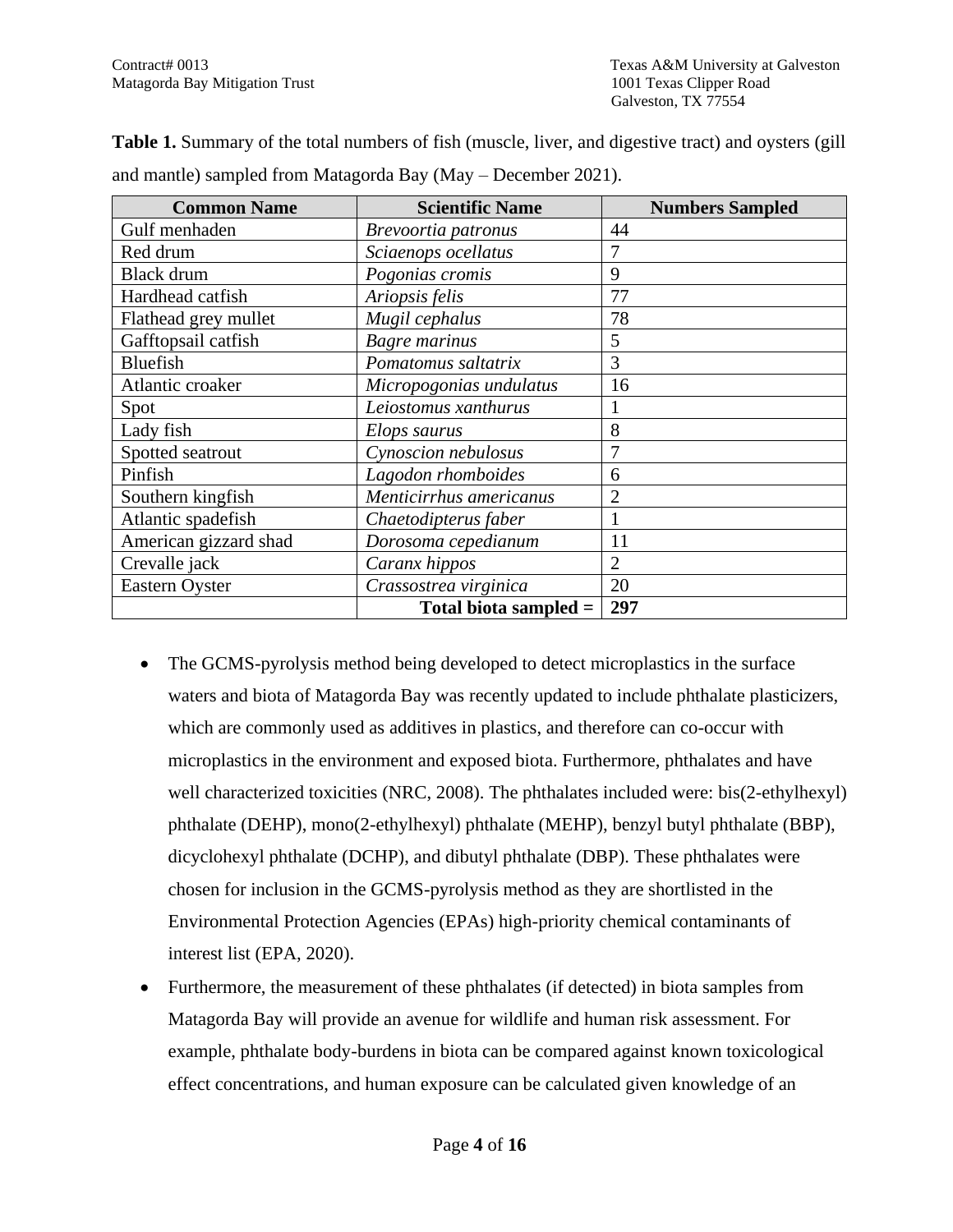approximate daily intake of sea food. Therefore, the approximated human body-burdens of phthalates can then be compared against reference toxicity doses as determines from rodent toxicity studies, allowing an estimation of the likely hazard of adverse human health effects given an estimated extent of sea food consumption from Matagorda Bay.

• The updated GCMS-pyrolysis analytical method can monitor all common plastics (**Fig. 1**) and phthalate plasticizers (**Fig. 2**).



**Fig. 1**: **(A)** Configuration of the pyrolysis GC-MS/MS system. **(B)** Pyrogram of an oyster sample from Galveston Bay. The oyster was treated with 10% KOH and filtered onto 450 nm mixed cellulose membrane filters. Filters were dissolved in acetone, and an aliquot representing 1% of the oyster digest was used for analysis. **(C)** Calibration curve for PMMA for quantification. Separate calibration curves for each plastic type are constructed using indicator ions of characteristic pyrolysis products.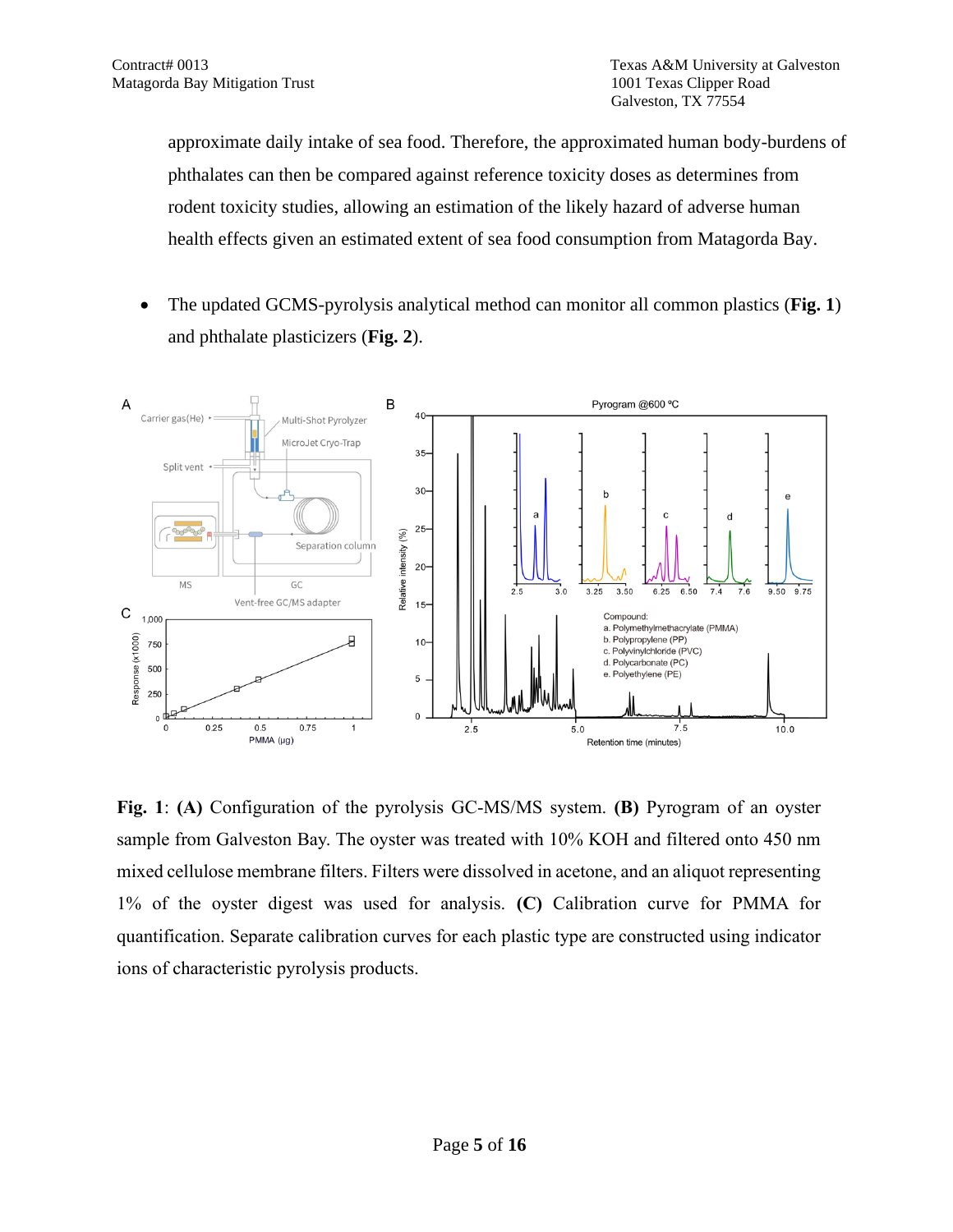Phthalate plasticisers are detected and quantified based on their characteristic pyrolyzate product phthalic anhydride (**Fig. 2**).



**Fig. 2.** Pyrogram of phthalate plasticizers. Pyrolysis converts common phthalate esters into phthalic anhydride  $(m/z = 148)$ ,that can be identified and quantified parallel to common plastics.

• To date, three water sampling trips on Matagorda Bay have been completed. The first trip was on August  $17<sup>th</sup>$ , 2021, during this trip we filtered and collected surface water samples from 7 locations in the Matagorda Bay waters (please see **Fig. 2**). The second trip was on September  $12<sup>th</sup>$ , 2021, we collected samples from 6 locations from the beaches of Port O'connor, Magnolia Beach, Port Lavaca, Weedhaven, Palacios and Wadsworth around the bay (not shown on the map in **Fig. 2**). On the second trip we used a pump to filter the surface water and about 13-26 gallons was filtered each time and then collected in mason jars. A third trip of water sampling in the Matagorda Bay waters was conducted on December  $16<sup>th</sup>$ , 2021. During this trip, samples were collected with a filtration system and a 200 µm tow net. Filtered samples were collected with a 5 µm stainless steel filter cartridge and 10-24 gallons were filtered.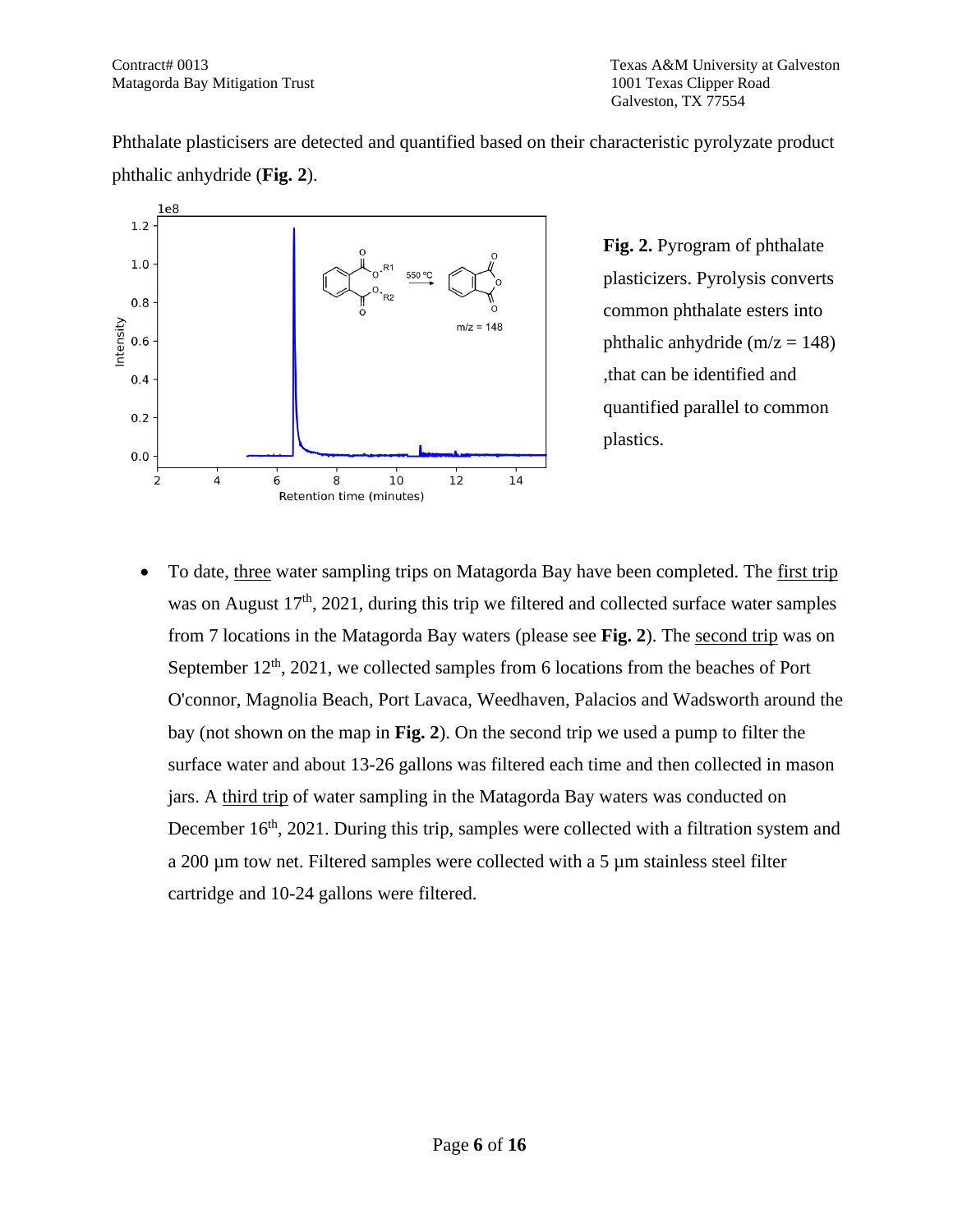



# *Objective 2: Measure levels of persistent pollutants in surface waters, adsorbed to microplastics, and bioaccumulated in the biota of Matagorda Bay.*

• An accelerated solvent extraction (ASE) and gas chromatography mass spectrometry (GCMS) method is being used for the analysis of select persistent organic pollutants, namely polycyclic aromatic hydrocarbons (PAHs) and polychlorinated biphenyls (PCBs), in biota from Matagorda Bay (**Fig. 4**).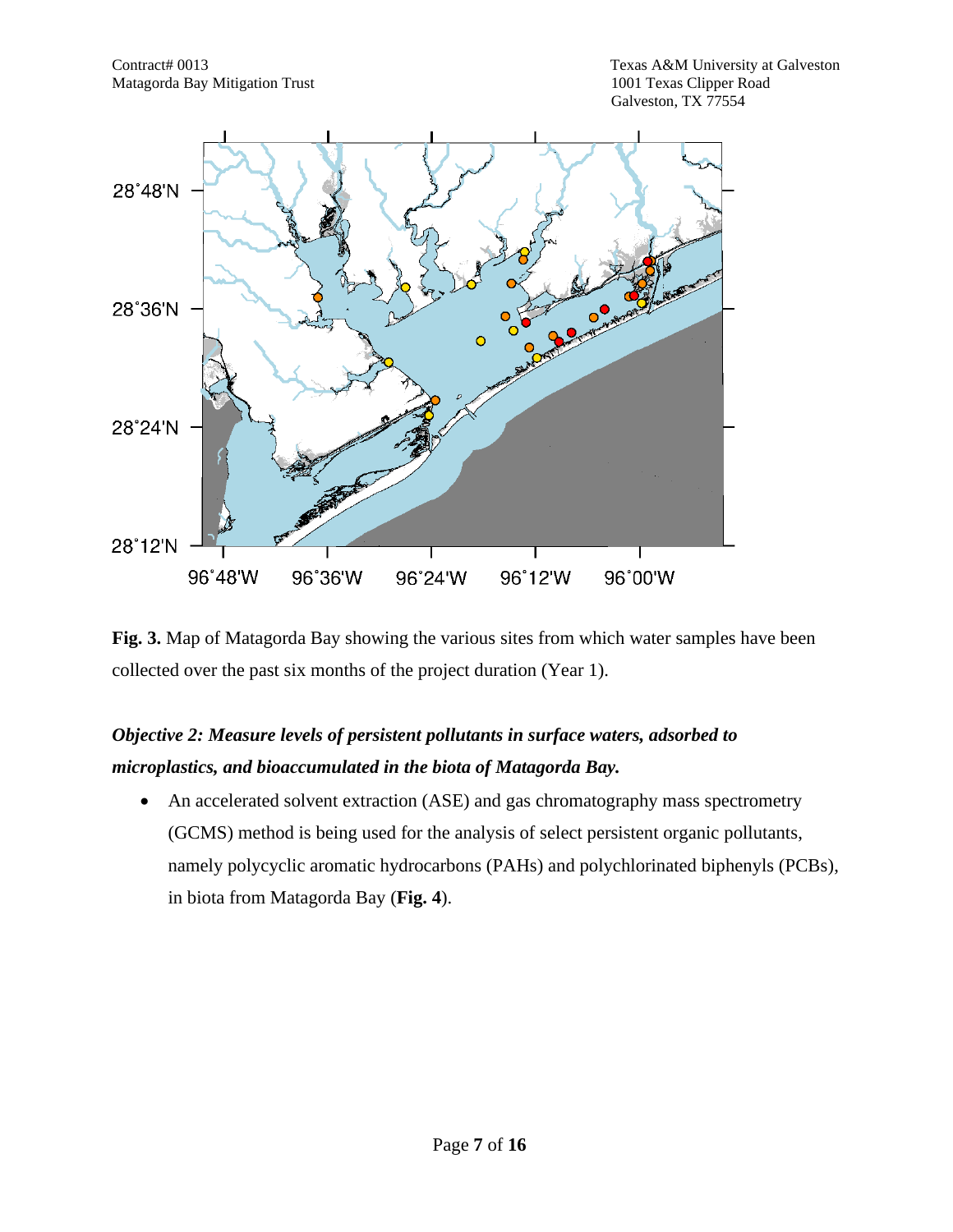Contract# 0013 Texas A&M University at Galveston Galveston, TX 77554



**Fig. 4**. A chromatograph of PAHs and PCBs as measured using GCMS. A total of 15 PAHs and 29 PCB congeners (all EPA priority pollutants) are being quantified. The 15 PAHs include: naphthalene (NAP), acenaphthene (ACE), fluorene (FLU), anthracene (ANT), phenanthrene (PHE), fluoranthene (FLT), chrysene (CHR), pyrene (PYR), benzo[a]anthracene (BaA), benzo[b]fluoranthene (BbF), benzo[k]fluoranthene (BkF), benzo[a]pyrene (BaP), dibenz[a,h]anthracene (DahA), benzo[g,h,i]perylene (BghiP), and indeno[1,2,3-cd]pyrene (IcdP). The 29 PCB congeners include PCBs 1, 18, 28, 33, 52, 95, 101, 81, 77, 149, 123, 118, 114, 153, 105, 138, 126, 187, 183, 128, 167, 177, 171, 156, 157, 180, 169, 170, and 189. Of the 29 PCB congeners, 12 are dioxin-like: PCBs 77, 81, 105, 114, 118, 123, 126, 156, 157, 167, 169, and 189. All PCBs are identified according to the IUPAC numbering system.

• Quality assurance studies for PAH and PCB analysis have been completed. Blank samples (i.e., not containing biological samples) were spiked with select PAHs (Benzo[a]pyrene, pyrene) and PCBs (PCB 18, PCB 101). The ASE extraction method and subsequent sample processing method showed a recovery of 72% for Benzo[a]pyrene, 68% for Pyrene, 32% for PCB 18 and 93% for PCB 101. When the PAHs and PCBs were spiked into liver tissue homogenates from fish and subjected to ASE extraction and lipid removal, the recovery was: 77% for Benzo[a]pyrene, 38% for Pyrene, 90% for PCB 18 and 63% for PCB 101. These recoveries adequately demonstrate the effectiveness of the pollutant extraction and analysis methods.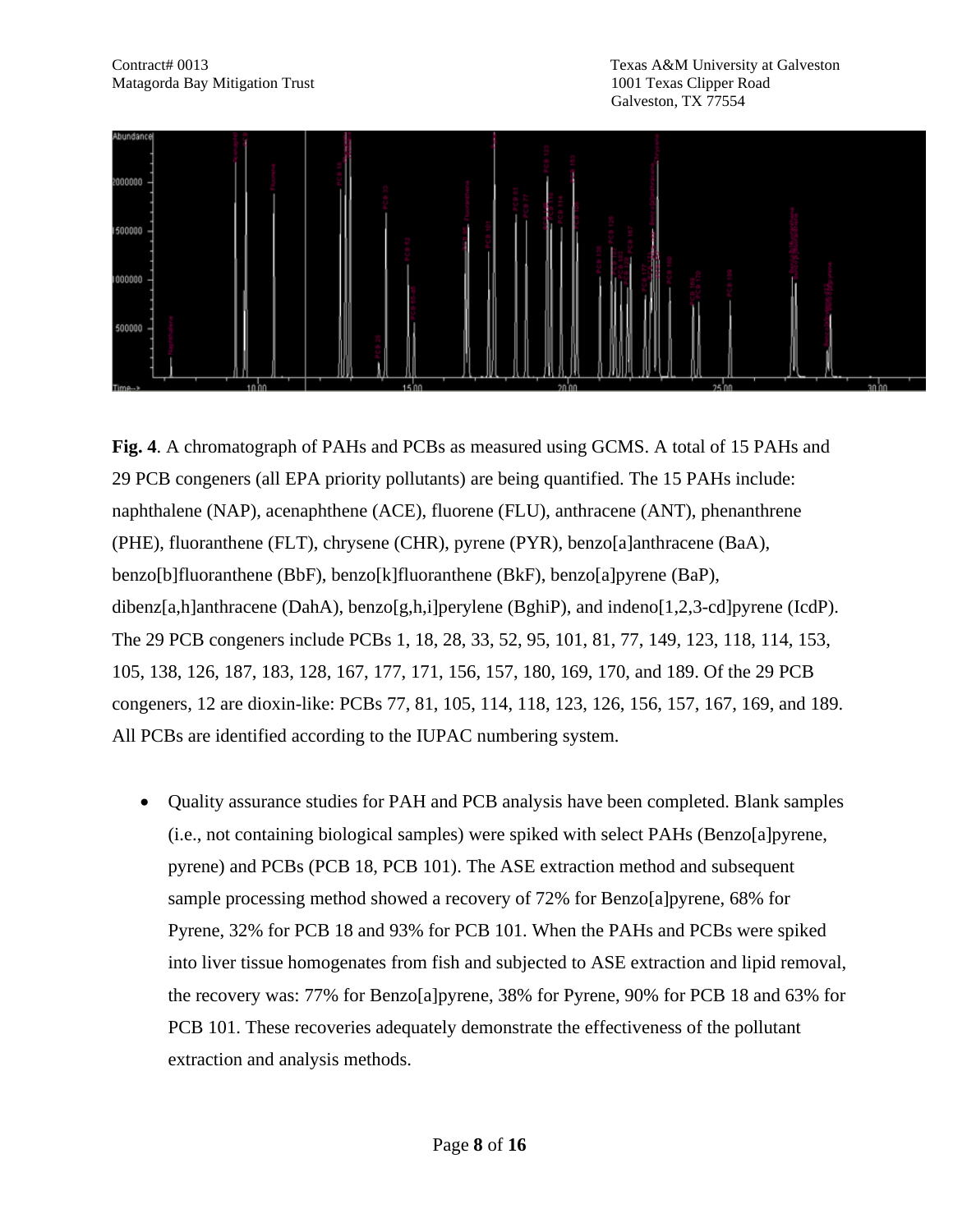The analysis of PAHs and PCBs in fish tissue samples (muscle and liver) has commenced. The preliminary analyses of hardhead catfish (*Ariopsis felis*) samples collected on May, June, July, August, and September 2021 ( $n=2$  per time point,  $n=10$  total), indicates a predominance of PAHs vs. PCBs in muscle and liver tissue of catfish (**Fig. 5**). Overall, sum PAH and PCB levels in liver were higher than those in the muscle of fish  $(2x \text{ and } 7x)$ respectively) (**Fig. 5**). The higher pollutant body-burdens in the liver tissue are not surprising given the lipophilic nature of the pollutants and the nearly 2.5x higher lipid content of the liver  $(50.5 + 5.9$  mg lipid) vs. muscle  $(20.2 + 5.3$  mg lipid).





• A closer examination of the individual PAH congeners indicates a predominance of low molecular weight petrogenic PAHs (i.e., mostly oil-derived vs. combustion-derived) (**Table 2**) (**Fig. 6(a)**). The predominance of the low molecular weight PAH, naphthalene (NAP), at approximately 60-70% of total PAHs in liver and muscle tissues (**Fig. 6(a)**). Such high bioaccumulation of NAP is likely due to its greater bioavailability, which is a consequence of its higher water solubility (Djomo et al., 1996). The overall predominance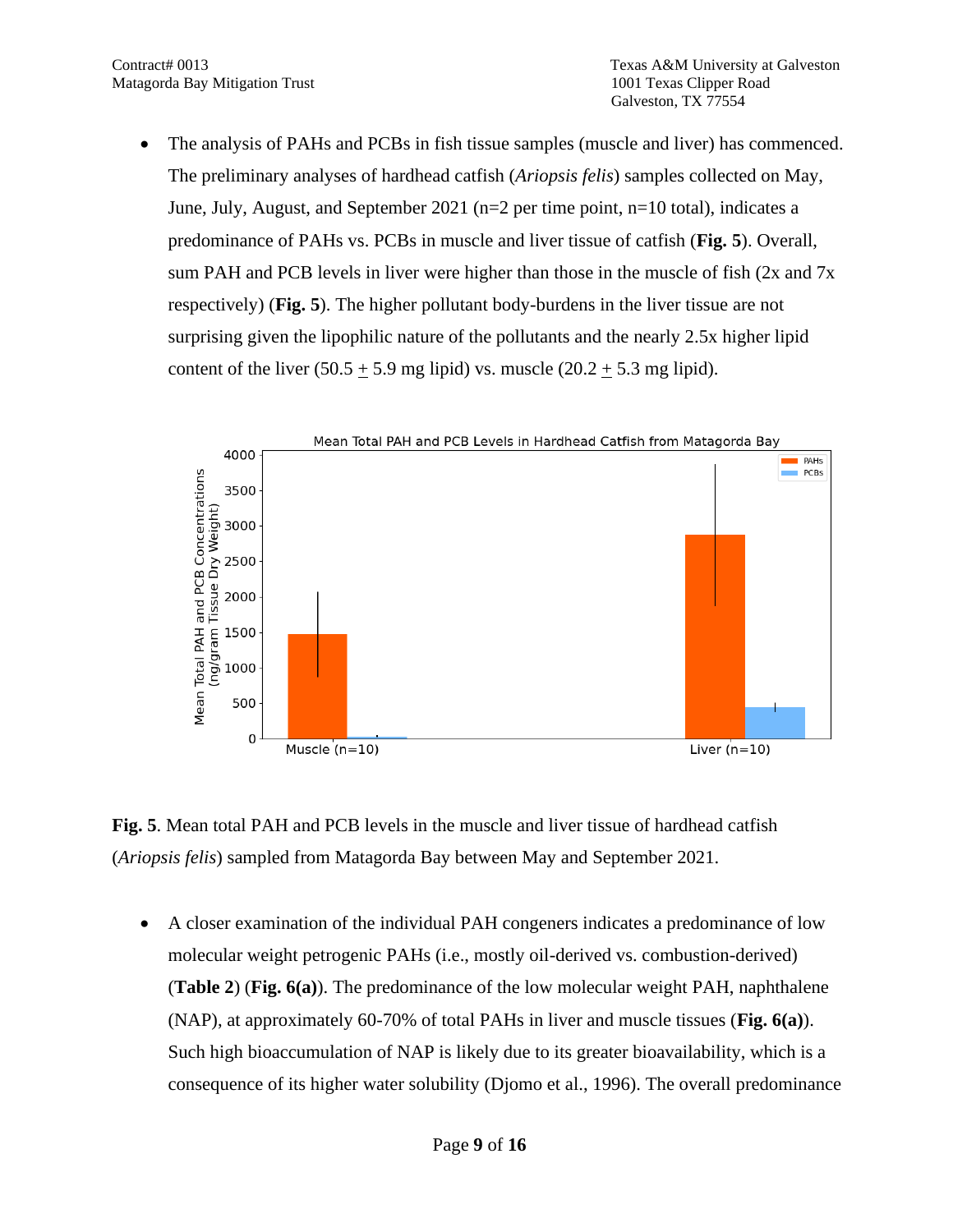of low molecular PAHs, such as naphthalene (NAP) and fluorene (FLU) in the hardhead catfish indicates exposure to petrogenic PAHs in Matagorda Bay (Wolska et al., 2012).

**Table 2.** Concentrations of individual PAHs and PCB congeners measured in the muscle and liver tissue of hardhead catfish from Matagorda Bay. Levels are shown as average ng/gram tissue dry weight  $\pm$  standard error.

| <b>Compounds: PAHs</b>            | Muscle $(n = 10)$ | Liver $(n = 10)$ |
|-----------------------------------|-------------------|------------------|
| Naphthalene (NAP)                 | 1346.6+586.7      | 2190.6+967.2     |
| Acenaphthene (ACE)                | $12.3 + 2.5$      | $95.0 + 16.5$    |
| Fluorene (FLU)                    | $9.0 + 1.4$       | $307.0 + 108.2$  |
| Phenanthrene (PHE)                | $23.1 + 5.2$      | $23.6 + 9.3$     |
| Anthracene (ANT)                  | $14.4 + 3.2$      | $43.6 + 4.0$     |
| Fluoranthene (FLT)                | $28.0 + 5.1$      | $52.9 + 12.5$    |
| Pyrene (PYR)                      | $31.1 + 5.2$      | $41.7 + 10.1$    |
| Chrysene (CHR)                    | $0.9 + 0.6$       | $34.4 \pm 14.0$  |
| Benzo[a]anthracene (BaA)          | $2.8 + 1.9$       | $29.7 + 12.9$    |
| Benzo[b]fluoranthene (BbF)        |                   | $1.6 + 0.8$      |
| Benzo[k]fluoranthene (BkF)        | $0.3 + 0.3$       | $2.2 + 0.9$      |
| Benzo[a]pyrene (BaP)              |                   | $6.8 + 4.5$      |
| Indeno $[1,2,3$ -cd]pyrene (IcdP) |                   | $21.9 + 7.8$     |
| Dibenz[a,h]anthracene (DahA)      | $2.6 + 0.8$       | $15.6 + 6.1$     |
| Benzo[ghi]perylene (BghiP)        |                   | $4.1 + 1.3$      |
| $\Sigma$ PAHs                     | 1,471.0+605.2     | 2,870.6+1000.3   |
| <b>Compounds: PCBs</b>            | Muscle $(n = 10)$ | Liver $(n = 10)$ |
| Non-ortho (dioxin like)           |                   |                  |
| <b>PCB 77</b>                     | $1.0 + 1.0$       | $26.4 \pm 12.3$  |
| <b>PCB 81</b>                     | $1.3 + 0.7$       | $7.6 + 4.5$      |
| <b>PCB 126</b>                    | $12.8 + 8.9$      | $173.5 + 63.1$   |
| <b>PCB 169</b>                    | $1.0+0.3$         | $1.5 + 1.0$      |
| Mono-ortho (dioxin like)          |                   |                  |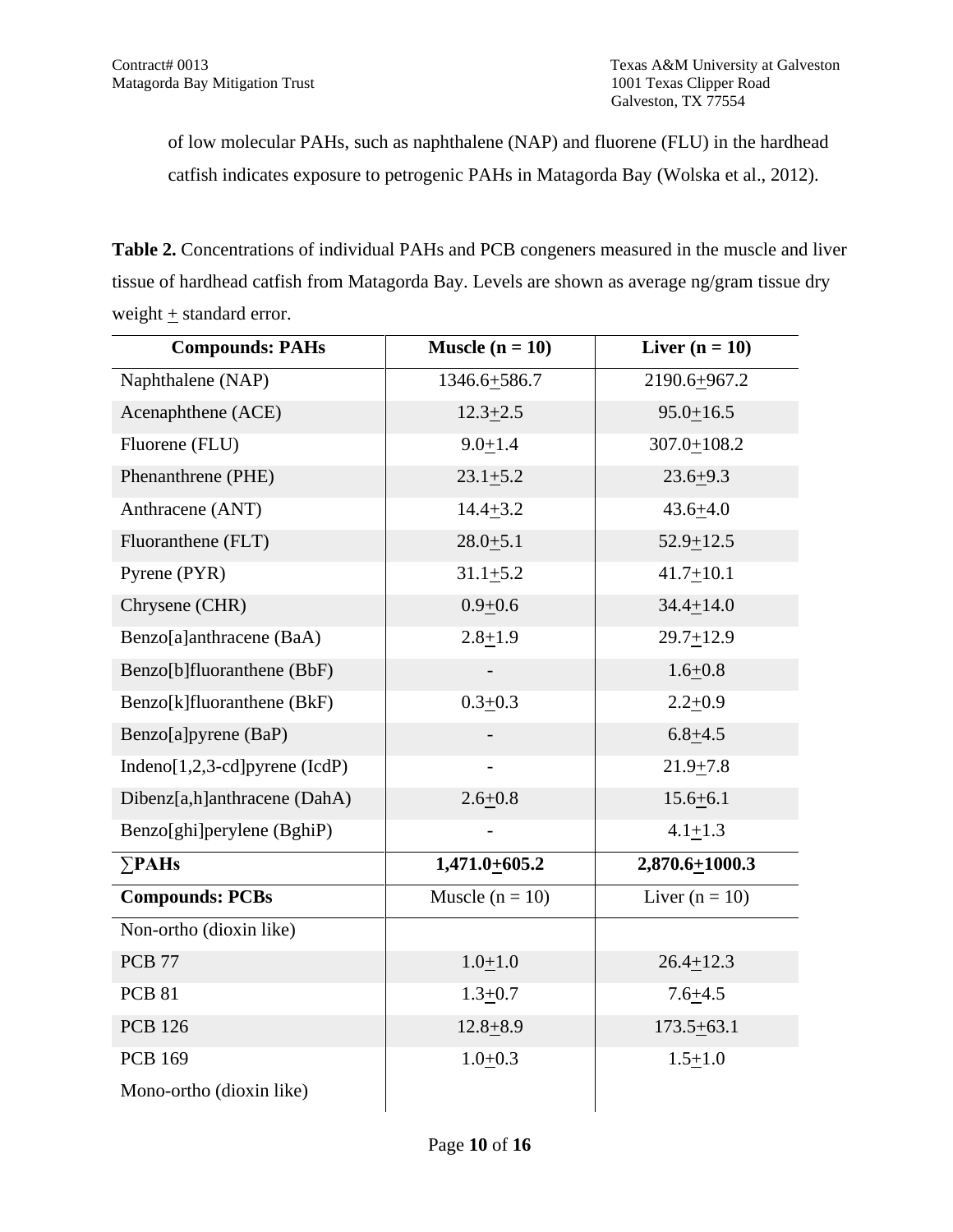Matagorda Bay Mitigation Trust

Contract# 0013 Texas A&M University at Galveston 1001 Texas Clipper Road<br>Galveston, TX 77554

| <b>PCB 105</b>   | $3.5 + 1.9$       | $22.9 + 5.2$             |
|------------------|-------------------|--------------------------|
| <b>PCB 114</b>   | $1.2 + 0.8$       | $8.9 + 4.5$              |
| <b>PCB 118</b>   | $0.7 + 0.7$       | $8.0 + 3.8$              |
| <b>PCB 123</b>   | $0.8 + 0.8$       | $7.2 + 3.2$              |
| <b>PCB 156</b>   |                   | $0.5 + 0.5$              |
| <b>PCB 167</b>   |                   | $8.2 + 5.7$              |
| <b>PCB 189</b>   |                   | $0.4 + 0.4$              |
| Non-dioxin like  |                   |                          |
| PCB <sub>1</sub> |                   | $40.0 + 15.9$            |
| <b>PCB 18</b>    | $2.3 + 1.4$       | $38.8 + 11.7$            |
| <b>PCB 28</b>    | $11.4 + 3.1$      | $51.4 + 22.8$            |
| <b>PCB 33</b>    | $0.5 + 0.5$       | $7.3 + 2.8$              |
| <b>PCB 52</b>    |                   | $\overline{\phantom{0}}$ |
| <b>PCB 95</b>    |                   | $17.0 + 16.4$            |
| <b>PCB 101</b>   | $\qquad \qquad -$ | $4.1 + 2.0$              |
| <b>PCB 149</b>   |                   |                          |
| <b>PCB 153</b>   |                   |                          |
| <b>PCB 138</b>   |                   |                          |
| <b>PCB 187</b>   |                   | $3.3 + 2.0$              |
| <b>PCB 183</b>   |                   | $2.3 + 1.7$              |
| <b>PCB 128</b>   | $1.1 + 0.7$       | $12.1 + 10.2$            |
| <b>PCB 177</b>   |                   |                          |
| <b>PCB 171</b>   |                   |                          |
| <b>PCB 157</b>   |                   | $1.0 + 0.7$              |
| <b>PCB 180</b>   |                   | $1.8 + 1.3$              |
| <b>PCB 170</b>   |                   |                          |
| $\Sigma$ PCBs    | $37.6 + 9.8$      | $444.2 + 70.5$           |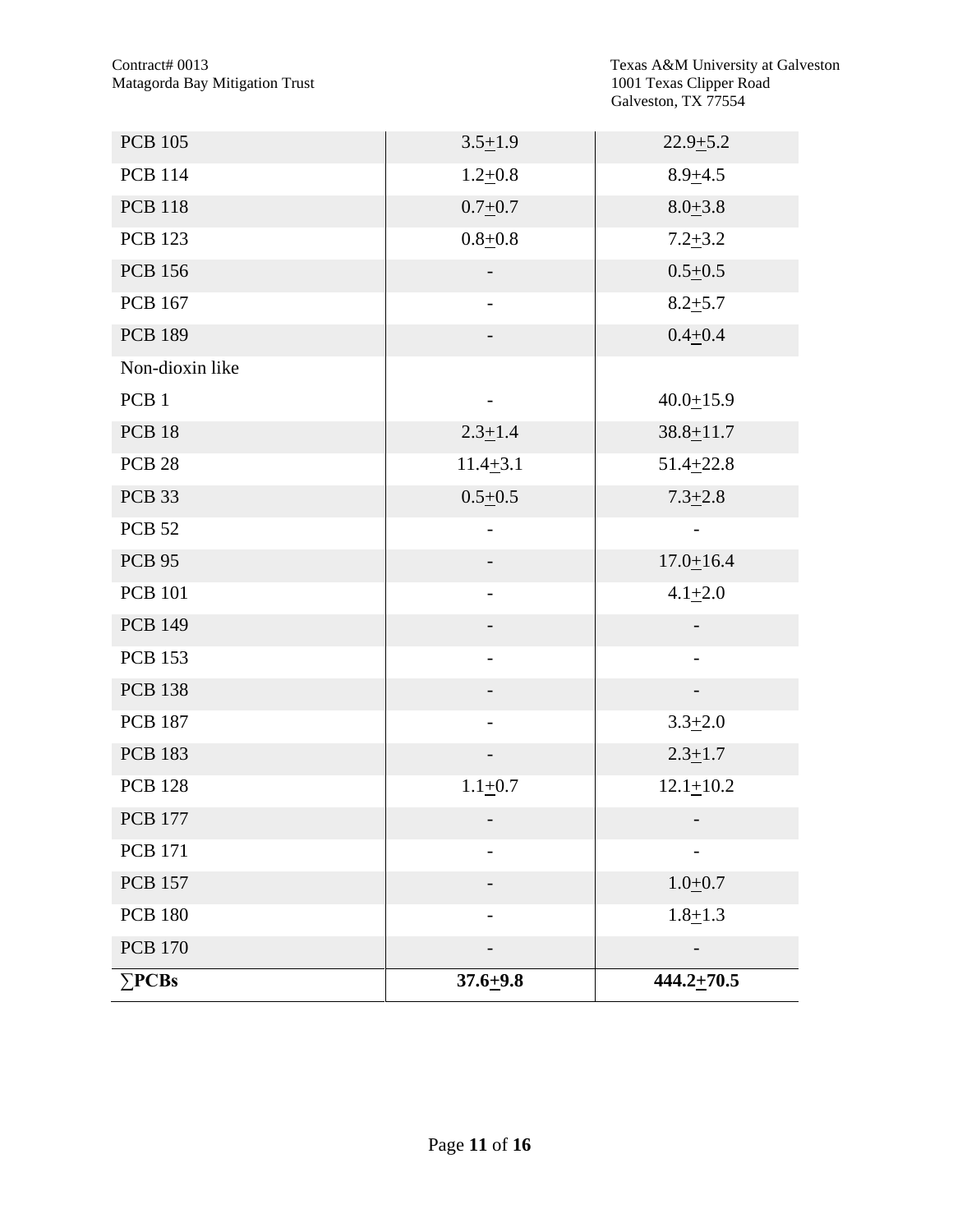

**Fig. 6.** The profiles of individual **(a)** PAHs, and **(b)** PCB congeners in the muscle and livers of hardhead catfish from Matagorda Bay (mean  $\pm$  standard error). All mean levels are normalized to ΣPAH and ΣPCB concentrations as ng/gram tissue dry weight.

• The analysis of PCB congeners indicated PCBs 28 and 126 to dominate in the muscle and liver samples of hardhead catfish (**Table 2**) (**Fig. 6(b)**). PCB-28 comprised 11-38% of the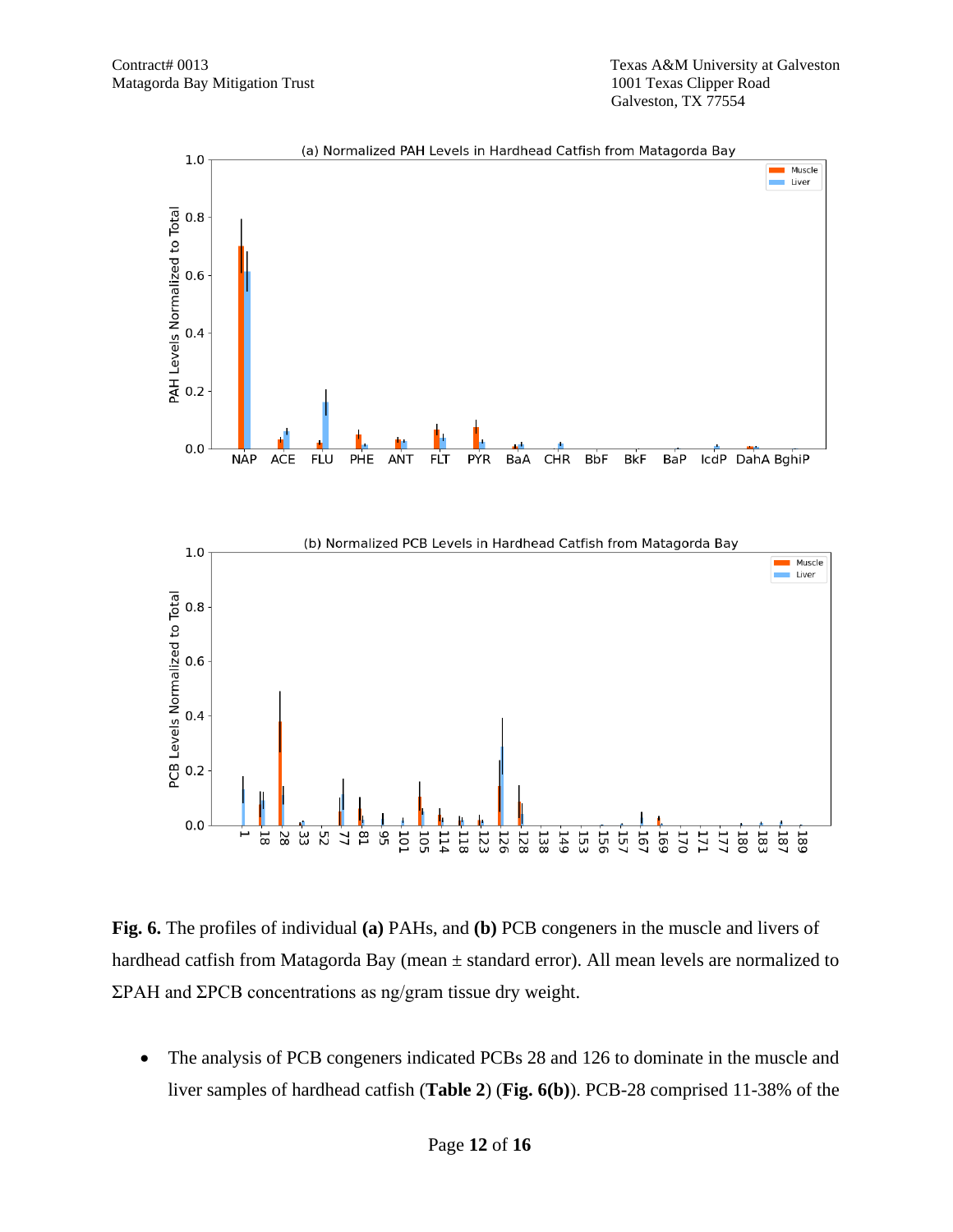total congeners in liver and muscle tissue respectively, whereas PCB-126 comprised 14- 29% in the muscle and liver respectively (**Fig. 6(b)**).

- In the environment, the microbial biodegradation of PCBs via anaerobic dechlorination proceeds from the preferential removal of chlorine atoms (in highly chlorinated PCB congeners) from the *meta* and *para* positions (**Fig. 7(a)**), resulting in an increase in lower chlorinated *ortho*-substituted PCB congeners (Abramowicz, 1995; Tiedje et al., 1993) (**Fig. 7(a)**). PCB-28 appears to be a lower chlorinated PCB (three chlorines) and with a chlorine atom in the *ortho* position (**Fig. 7(b)**). Therefore, it may be likely that PCB-28 represents a biodegraded (by anaerobic bacteria) congener in Matagorda Bay.
- Some of the most toxic PCB congeners are those with chlorine atoms at both *para*, and at two or more *meta* positions. These include 3,4,4',5-tetra- (PCB-81), 3,3',4,4'-tetra- (PCB-77), 3,3',4,4',5-penta- (PCB-126) and 3,3',4,4',5,5'-hexachlorobiphenyl (PCB-169). The chlorine atom substitutions on these four PCBs results in a coplanar structure (i.e. all atoms lie in the same geometric plane), which is similar to 2,3,7,8-TCDD, and thus are capable of inducing a similar mode of toxicity (Safe et al., 1985) (**Fig. 7(c)**).
- Therefore, the relatively high presence of PCB-126 in the muscle  $(12.8 \pm 8.9 \text{ ng/gram dry})$ weight) and liver tissue (173.5  $\pm$  63.1 ng/gram dry weight) of hardhead catfish may be of concern for toxicity to the fish itself (**Table 2**), and likely exposure of humans to the dioxin-like PCB from sea food consumption. A comprehensive risk assessment of will be performed upon the collection of a comprehensive dataset of PCB levels in the various fish species sampled from Matagorda Bay.

# *Objective 3: Study the toxicity of microplastics and adsorbed pollutants using embryo-larval life stages of sheepshead minnow.*

- This objective will be engaged with starting in June 2022 and onwards.
- An Animal Use Protocol (AUP) to perform *in vivo* experimentation with early life-stages of embryo-larval sheepshead minnows (*Cyprinodon variegatus*) has already been approved by the Texas A&M University's Institutional Animal Care and Use Committee (IACUC).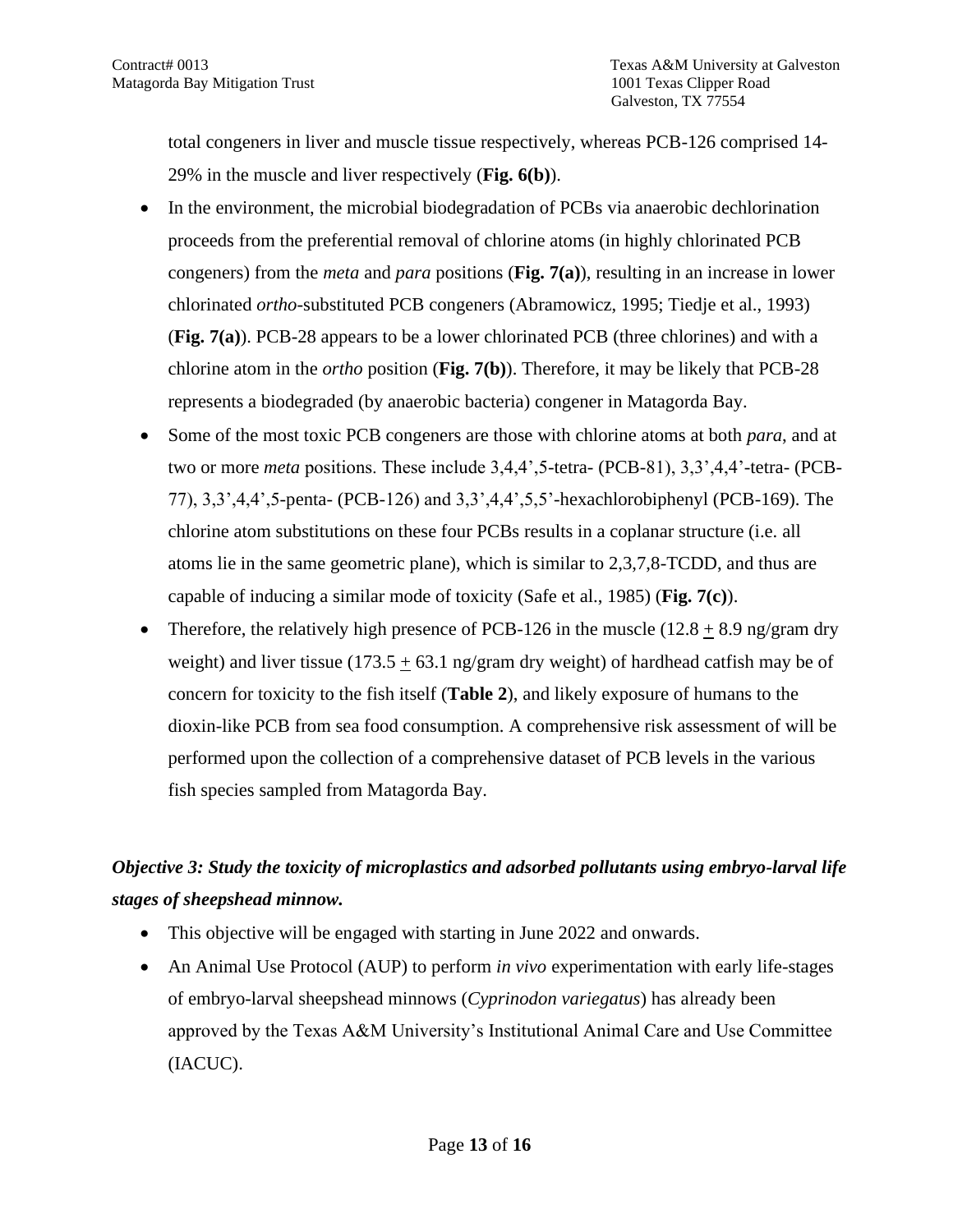

**Fig. 7:** The structural formula of PCB showing the numbering and locations of chlorine atoms (**a**); and chemical structures of PCB-28 (**b**) and PCB-126 (**c**). (Image of PCB structural formula is from: Anyasi and Atagana (2011)).

# *Objective 4: Public educational outreach to local high school students on the science of ecosystem health monitoring.*

- This objective will be engaged with in summer (June/July) 2022.
- At present, an educational module that involves hands-on learning by students, and includes the assessment of various pollution sources into a Gulf of Mexico estuary (and the complexity associated with their mitigation), has been approved by the Director of Outreach for Texas A&M University at Galveston's Sea Camp Program, Ms. Daisy Dailey.

#### **3. FURTHER WORK**

Planned work for completion over the duration of the fourth interim report are as follows:

- 1) Continue to collect biota and water samples from Matagorda Bay.
- 2) Commence microplastics analysis in water and biota samples.
- 3) Continue PAH and PCB analysis in surface water samples and biota samples collected from Matagorda Bay.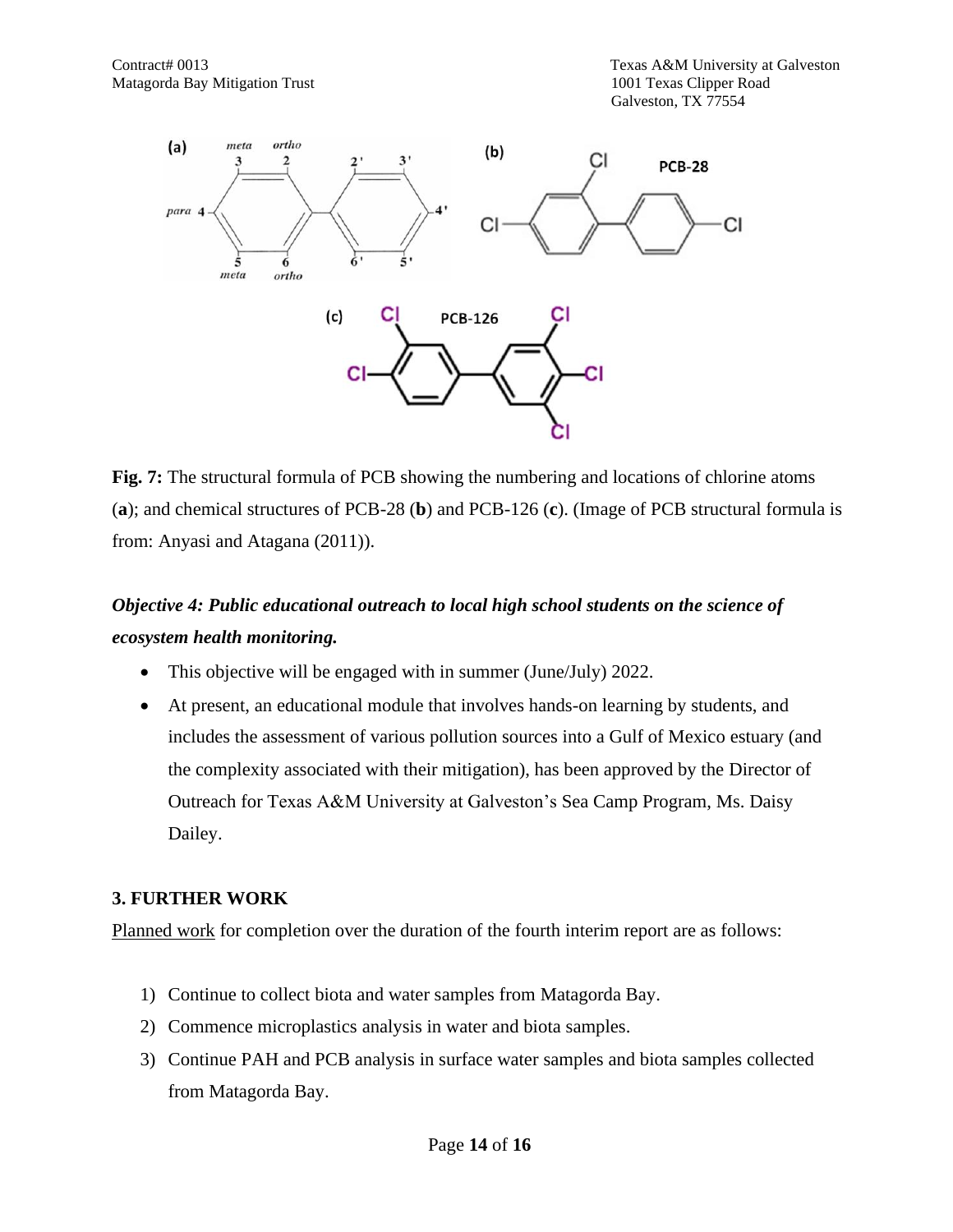Contract# 0013 Texas A&M University at Galveston Galveston, TX 77554

Reviewed by:

Dr. David Hala, TAMUG, P.I.

Approved by:

hole \_\_\_\_\_\_\_\_\_\_\_\_\_\_\_\_\_\_\_\_\_\_\_\_\_\_\_\_\_\_\_ Date: \_\_\_\_\_\_\_\_\_\_\_\_\_\_\_\_\_\_\_\_\_

Mr. Steven J. Raabe, Trustee

2/28/2022

\_\_\_\_\_\_\_\_\_\_\_\_\_\_\_\_\_\_\_\_\_\_\_\_\_\_\_\_\_\_\_ Date: \_\_\_\_\_\_\_\_\_\_\_\_\_\_\_\_\_\_\_\_\_

3/1/2022